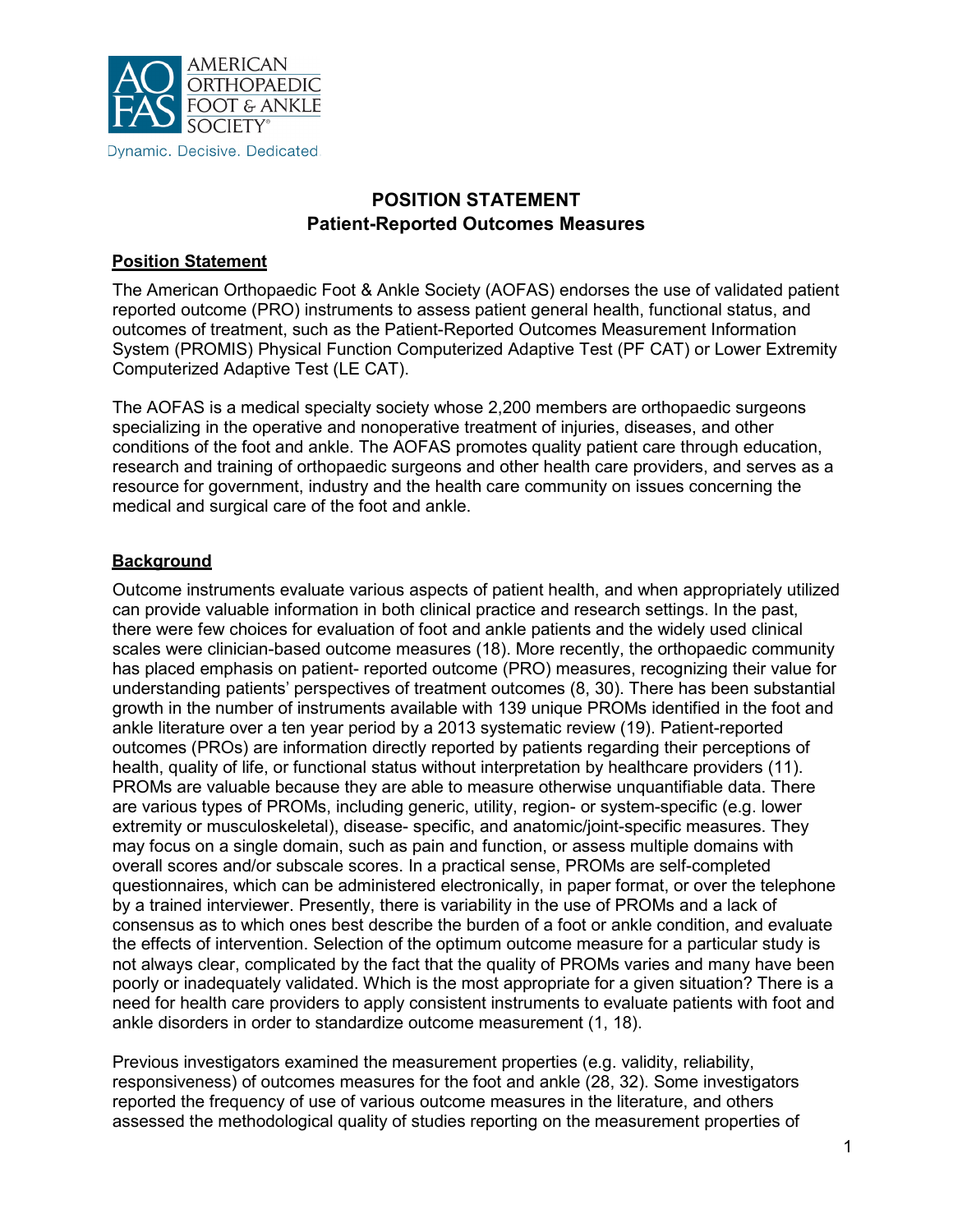

commonly used PROMs. These studies demonstrated that not all PROMs have measurement properties which meet recommended quality criteria. The appropriate PROM should be chosen based on measurement property evidence with consistent findings of good performance from good quality studies (35).

Unfortunately, the measurement properties of some instruments have been extensively tested, while others have not. PROMs with demonstrated measurement properties are available for evaluating outcomes of foot and ankle interventions. It is important to be familiar with the appropriate application of individual PROs, and understand concepts of validation and psychometric testing. The process of developing an outcome instrument is laborious, and the work of establishing their measurement properties even more so. Elements of sound outcomes instrument evaluation include 1) *content validity*--how well items accurately capture the complete spectrum of what patients experience relevant to the measurement aim or 'target construct' of the instrument; 2) *construct validity*-- whether items measure what they intend to measure (such as physical function), and scores of an instrument are consistent with predefined hypotheses (e.g. regarding relationships with scores of other instruments or differences between meaningful groups); 3) *criterion validity*--assessment of how an instrument compares to a gold standard test (if available) or pre-specified criterion or criteria; 4) *reliability*--measure of reproducibility or freedom from measurement error; 5) *responsiveness*--the ability to detect change over time in the target construct (5, 6); and 6) *minimum clinically important differenc*e- the smallest change in a treatment outcome that an individual patient would identify as important, which can provide meaningful interpretation of PRO scores.

#### **Recommendations**

**PROMIS:** The Patient-Reported Outcomes Measurement Information System (PROMIS) (3, 33) was developed with support of the National Institutes of Health to improve PRO assessment and is administered with Computerized Adaptive Tests(CAT) using item response theory (IRT). The CAT draws items from an item bank relevant to a specific domain, such as physical function. The CAT targets the patient's ability so that a patient's response determines the next item asked, thereby reducing the number of questions required to assess outcome. This improves measurement precision and reduces floor/ceiling effects, administrative costs, and respondent burden (16, 21). Computer adaptive testing requires less than one third of the time of legacy (original) clinical scales (13, 21). The PROMIS domain framework divides all of "self-reported health" into the domain groups: (1) general health; (2) physical health; (3) mentalhealth; and (4) social health. Each domain represents a specific trait or conceptual area that is the target of assessment, such as a symptom or functional capability, which can also be divided into subdomains--further specifications of an aspect of hea[lth \(www.promis.org,](http://www.promis.org/) 2, 22). PROMIS has developed domain-specific PROMs within each domain group, which can be used individually or together to assess the impact of intervention on several aspects of health, which is recommended. The general health and physical health domain groups are the most commonly used in orthopaedics, with physical health consisting of domains, such as physical function, pain intensity, and pain interference, evaluating areas such as physical function, symptoms, social behavior, and treatment experience. They are available without charge (www.promis.org).

A domain is a "specific feeling, function, or perception being measured" (22). Patient reported outcomes utilize domain-specific instruments such as physical function or pain interference. These domains do not necessarily overlap, and do not provide disease specific data. The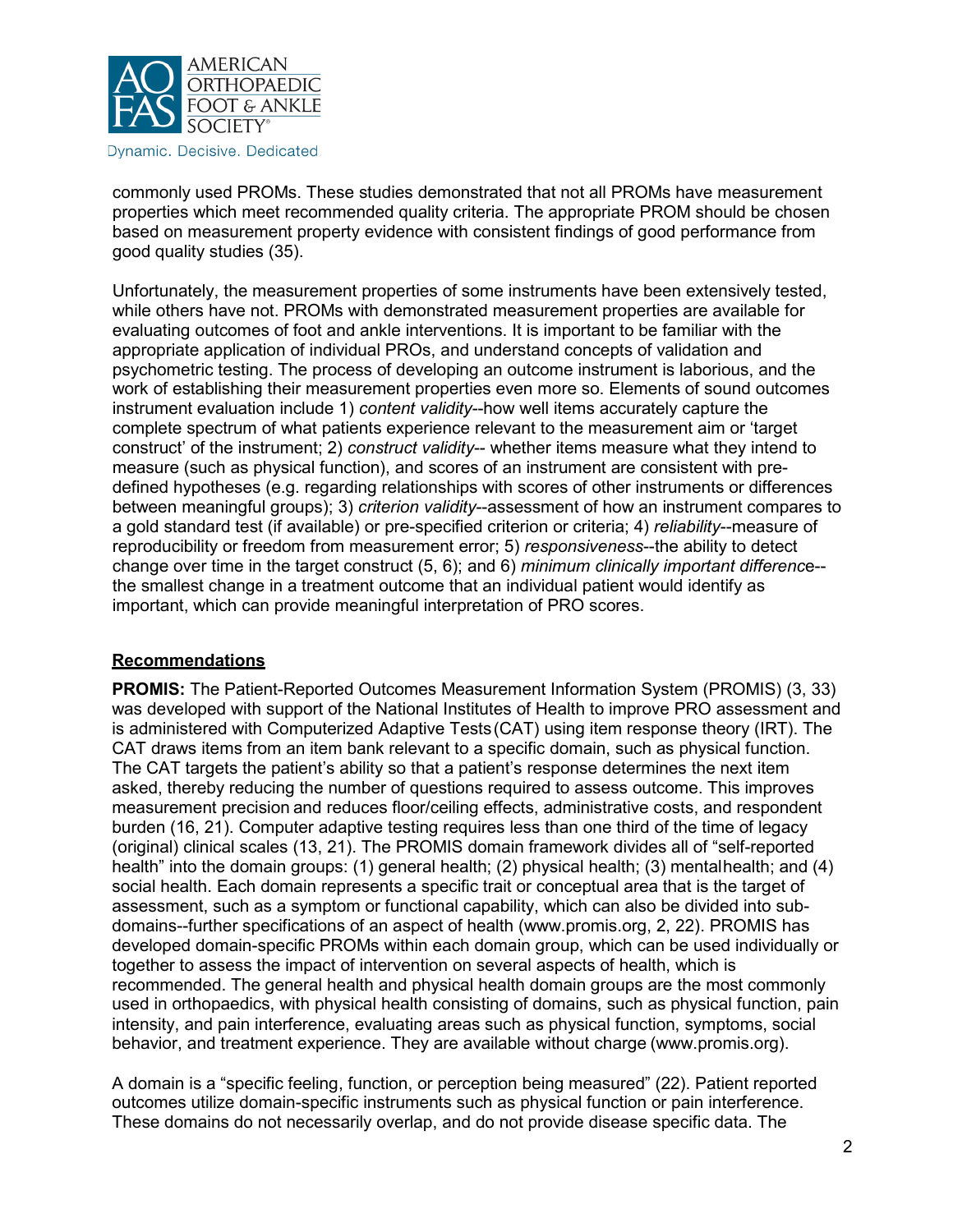

domain approach to patient outcome has the advantage of being useful for a broad array of disorders. However, domain instruments cannot entirely replace disease-specific outcome instruments that provide a level of detail that is important in characterizing specific aspects of disease; for example, an Achilles tendinopathy instrument (VISA-A questionnaire) asks how much pain occurs with ten heel raises (29). This information holds meaningful value in a specific patient population. The distinction of a domain instrument is its utility in assessing one specific aspect of health across multiple diseases. Describing patient outcomes with domain- based instruments can be combined with disease-specific validated measures whenever available.

The PROMIS Physical Function (PF) is available as a CAT and consists of 124 physical function items in five groups: upper extremity, lower extremity, axial, central, and instrumental activities of daily living. It was not designed for a specific disease or condition, but has been validated for a variety of foot and ankle conditions (14, 15, 17). This assessment tool underwent further testing for validity, reliability, responsiveness, and efficiency compared to other clinical rating systems (13). Assessment of the PROMIS PF CAT was performed by its developers and independent groups with similar results. Cohorts included patients who underwent treatment for hallux valgus, hallux rigidus, hammertoe, ankle arthritis, flatfoot, talar dome lesions, ankle instability, and trauma (13, 16, 21, 26, 34), however generalizability of results to specific populations has been raised as a concern. The PROMIS PF CAT is comparable or superior to legacy clinical scales including the AOFAS Clinical Rating Scores, Foot Function Index (FFI), Foot and Ankle Ability Measure (FAAM), Foot and Ankle Outcome Score (FAOS), and Short Form-12 (SF-12) with regards to validity, reliability, and responsiveness (13,21). Additionally, it may be useful in a clinical context to identify patients who may benefit from surgery (11).

The Lower Extremity Computerized Adaptive Test (LE CAT) was developed using the 79 most relevant and psychometrically sound items of the PROMIS PF that pertain to lower extremity conditions (15). It had improved validity and was more sensitive to foot and ankle and lower extremity conditions than the original 124 items of the PROMIS PF. It was found to be a valid, reliable, and feasible physical function tool for patients with lower extremity problems and retains all of the advantages associated with computerized adaptive testing.

The PROMIS PF CAT and LE CAT focus on the domain of physical function alone; consequently additional domains should be assessed to capture other important outcomes, such as pain intensity, pain interference, general health, or ability to participate in social roles and activities. Though domain-specific measures have many advantages, "specific" measures (e.g. disease-, region-, or joint-specific measures) are still valuable tools for measuring health aspects that are relevant or specific to a particular condition, region, or population of interest. Therefore, it is recommended that one or more domains should be considered for measurement of a foot or ankle intervention, and this can be combined with disease-specific validated measures whenever available.

**Other Patient-Reported Outcome Measures:** Use of validated anatomic/joint-specific, disease-specific, or system-specific measures is also recommended, such as the Foot and Ankle Ability Measure (FAAM), the Foot and Ankle Outcome Score (FAOS), the Musculoskeletal Function Assessment (MFA), and the Short Musculoskeletal Function Assessment (SMFA). *The Foot and Ankle Ability Measure (FAAM)* is comprised of 21 items of activities of daily living and 8 items of sports subscales (25). It was based upon the Foot and Ankle Disability Index (FADI) (10, 24) and found to be a reliable, responsive, and valid measure of physical function for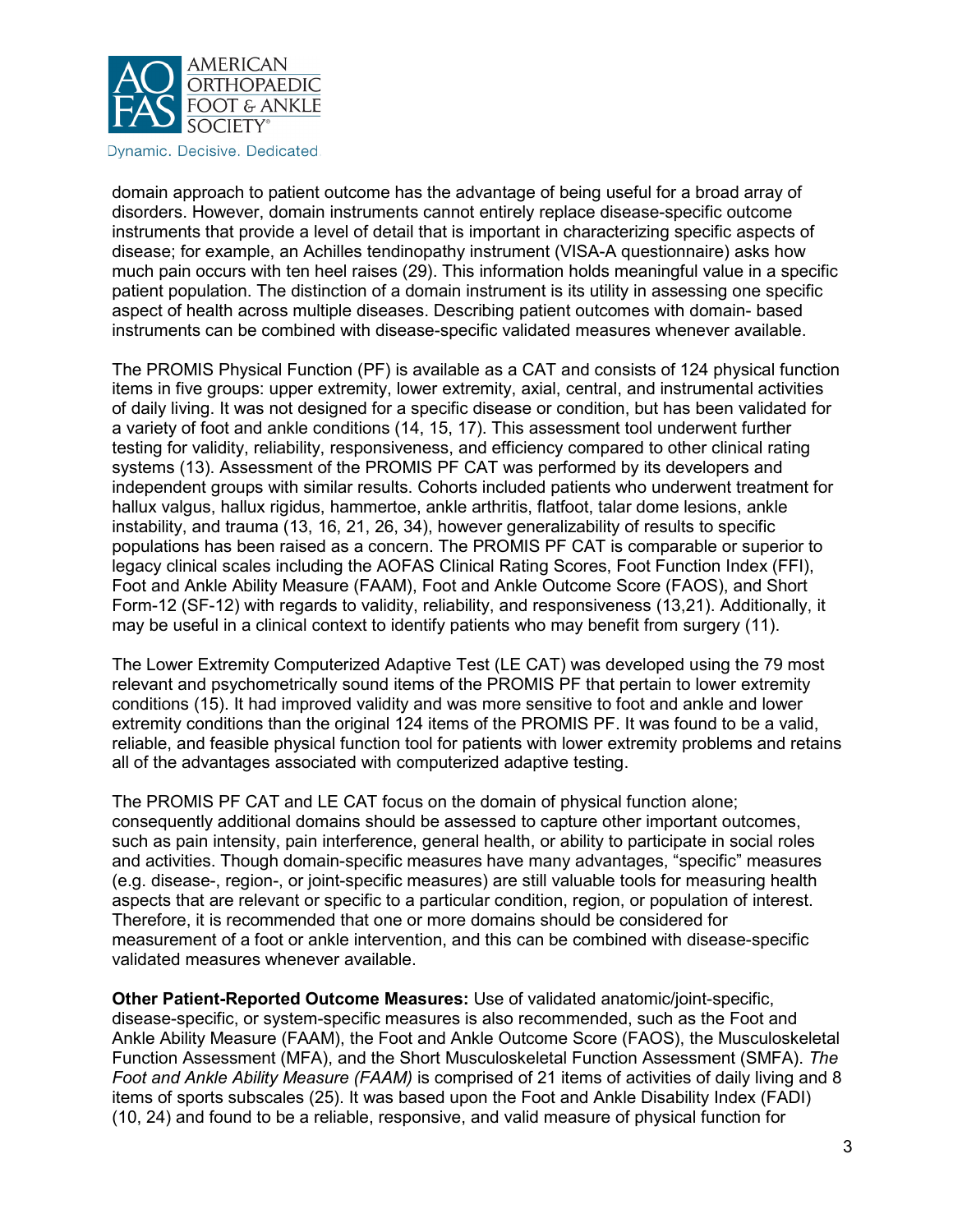

individuals with a broad range of musculoskeletal disorders of the lower leg, foot, and ankle. The *Foot and Ankle Outcome Score (FAOS)* is a 42-item questionnaire of patient-relevant outcomes in five subscales (Pain, Other Symptoms, Activities of Daily Living, Sport and Recreation Function, Foot and Ankle-Related Quality of Life). It was validated for hallux valgus, sports injury, and adult acquired flatfoot disorder (4, 23, 26, 31). The *Musculoskeletal Function Assessment (MFA)* is a 101-item questionnaire for patients who have musculoskeletal disorders of the upper and lower extremities. It has been extensively tested and has well-established measurement properties (7). The *Short Musculoskeletal Function Assessment (SMFA)* is a shorter version of the MFA, retaining 46 items (35). It consists of two parts: the dysfunction index and the bother index, and was found to be reliable, valid, and responsive in patients who had a musculoskeletal disease or injury. Measurement evidence exists supporting its use for foot and ankle populations (9, 28). These specific PROMs are promising for evaluation of patients with foot and ankle conditions, but evidence supporting all measurement properties is not yet sufficient and should be taken into account when interpreting results in the clinical setting (32). This list of "other" PROMs is not meant to be comprehensive and may change over time.

**AOFAS Clinical Rating Systems (1994):** These rating scales were reported by a subcommittee of the AOFAS Research Committee and remain widely used (20). They are clinician-based outcome measures, which evaluate patients' pain, function, and alignment based upon clinicians' observations. Subsequent studies demonstrated their limitations and the AOFAS does not endorse the scales due to insufficient reliability and validity (27). Furthermore, the numeric threshold for a clinically significant difference remains unknown (33). Use of the AOFAS Clinical Rating Systems as the sole instrument is discouraged.

#### **Conclusion**

It is not possible to recommend a single instrument to collect quality orthopaedic data as the selection is dependent upon the population being examined and the question being asked. We support the use of the PROMIS Physical Function Computerized Adaptive Test (PF CAT) or Lower Extremity Computerized Adaptive Test (LE CAT), which can be assessed with other domains (e.g. pain interference). In addition, a disease-specific measure can be used when available. Other PROMs supported for the foot and ankle are the FAAM, FAOS, MFA, and SMFA.

Validated PROMs are important measures of outcome along with clinical measures, such as strength and range of motion. They are crucial for demonstrating whether healthcare interventions are effective in improving symptoms or function from the patient's perspective. They are useful for decision-making, encouraging patient-centered care, monitoring populations, and facilitating comparison of results across studies. PROMs such as PROMIS PF CAT and the LE CAT have been well-studied and have demonstrated measurement properties for multiple foot and ankle conditions. Foot/ankle-specific and system-specific measures, such as FAAM and FAOS are valid, reliable, and responsive PROMs for multiple foot and ankle pathologies. Clinicians and researchers should consider the appropriate PRO measure for their population based on the target domain(s) addressed by the PRO measure, and supplement with additional measures assessing domains of interest as recommended and "specific" health measures where appropriate. All PROMs should be appropriately referenced in manuscripts, including relevant studies about measurement properties, and the methods section should provide justification for the selection of the PROM(s) for the study's purpose, including discussion of validity, reliability,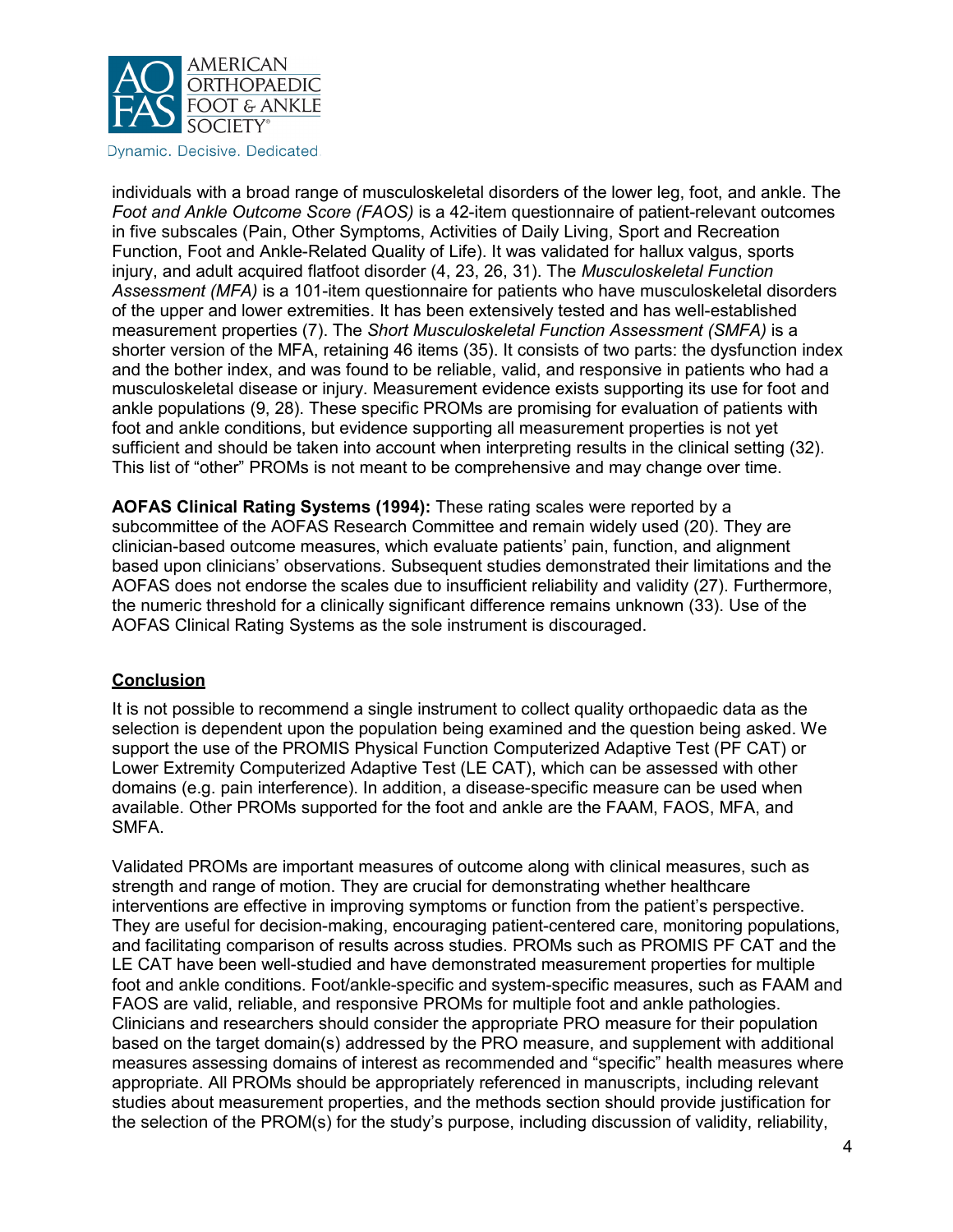

and responsiveness. The support of the use of these outcomes instruments are of interest to health care providers and researchers. Incorporating patient-reported outcome measures in daily practice will benefit patients, and enable assessment of treatment.

Looking to the future, we encourage patient-centered care, and improving the quality of measurement of outcomes for the foot and ankle.

## **References**

- 1. Andrawis JP, Chenok KE, Bozic KJ. Health Policy Implications of Outcomes Measurement in Orthopaedics. Clin Orthop Relat Res.2013;471(11):3475-3481. doi:10.1007/s11999- 013-3014-7.
- 2. Boers M1, Kirwan JR2, Wells G3, et al. Developing core outcome measurementsets for clinical trials: OMERACT filter 2.0. J Clin Epidemiol. 2014 Jul;67(7):745-53. doi: 10.1016/j.jclinepi.2013.11.013. Epub 2014 Feb 28.
- 3. Cella D, Yount S, Rothrock N, et al. The Patient-Reported Outcomes Measurement Information System (PROMIS): Progress of an NIH Roadmap CooperativeGroup During its First Two Years. Med Care. 2007;45(Suppl 1):S3-S11 doi:10.1097/01.mlr.0000258615.42478.55..
- 4. Chen L, Lyman S, Do H, et al. Validation of Foot and Ankle Outcome Score forHallux Valgus. Foot Ankle Int. 2012;33(12):1145-1155. doi:10.3113/FAI.2012.1145.
- 5. Deshpande et al. Patient Reported Outcomes, A new era in clinicalresearch. Perspectives in Clinical Research. 2011;2 (4): 137-144
- 6. DeVet HCW, Terwee CB, Mokkink LB, Knol DL. Measurement in Medicine:Practical Guides to Biostatistics and Epidemiology. Cambridge University Press, Cambridge: 2011.
- 7. Engelberg R Martin DP Agel J Obremsky W Coronado G Swiontkowski MF Musculoskeletal Function Assessment instrument: criterion and construct validity. J Orthop Res 1996;14:182–192.
- 8. Fleurence R, Whicher D, Dunham K, Gerson J, Newhouse R, Luce B. The Patient- centered Outcomes Research Institute's Role in Advancing Methods for Patient- centered Outcomes Research. Medical Care. 2015 Jan;53(1):2-8.
- 9. Goldstein CL, Schemitsch E, Bhandari M, et al. Comparison of DifferentOutcome Instruments Following Foot and Ankle Trauma. Foot Ankle Int. 2010; 31(12): 1075- 80.
- 10. Hale SA, Hertel J: Reliability and Sensitivity of the Foot and Ankle Disability Index in Subjects With Chronic Ankle Instability. J Athl Train. 2005 Jan-Mar; 40(1):35–40.
- 11. Higgins JPT, Green S., eds. Cochrane handbook for systematic reviews of interventions Version 5.1.0 [Updated March 2011]. The CochraneCollaboration, 2011.
- 12. Ho B, Houck JR, Flemister AS, et al. Preoperative PROMIS ScoresPredict Postoperative Success in Foot and Ankle Patients. Foot Ankle Int. 2016;37(9):911-918. doi:10.1177/1071100716665113.
- 13. Hung M, Baumhauer JF, Brodsky JW, et al. Psychometric Comparison of the PROMIS Physical Function CAT With the FAAM and FFI for Measuring Patient- Reported Outcomes. Foot Ankle Int. 2014;35(6):592-599. doi:10.1177/1071100714528492.
- 14. Hung M, Clegg DO, Greene T, Saltzman CL. Evaluation of the PROMIS physical function item bank in orthopaedic patients. J Orthop Res.2011;29(6):947-953. doi:10.1002/jor.21308.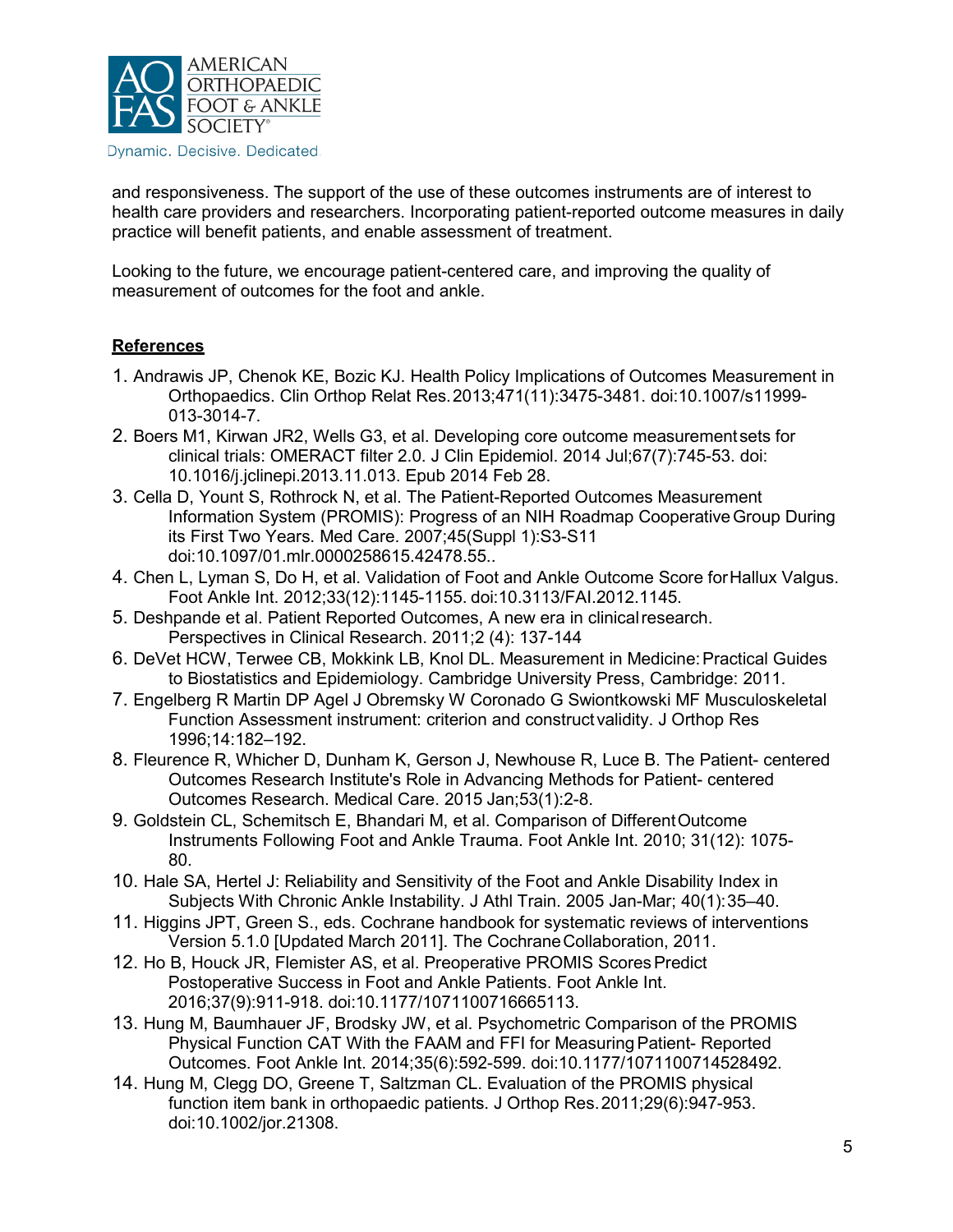

- 15. Hung M, Clegg DO, Greene T, Weir C, Saltzman CL. A Lower ExtremityPhysical Function Computerized Adaptive Testing Instrument for Orthopaedic Patients. Foot Ankle Int. 2012;33(4):326-335. doi:10.3113/FAI.2012.0326.
- 16. Hung M, Stuart AR, Higgins TF, Saltzman CL, Kubiak EN. Computerized Adaptive Testing Using the PROMIS Physical Function Item Bank Reduces Test Burden With Less Ceiling Effects Compared With the Short Musculoskeletal Function Assessment in Orthopaedic Trauma Patients: J Orthop Trauma.2014;28(8):439- 443. doi:10.1097/BOT.0000000000000059.
- 17. Hung M1, Baumhauer JF, Latt LD, Saltzman CL, SooHoo NF, Hunt KJ; National Orthopaedic Foot & Ankle Outcomes Research Network. Validation ofPROMIS ® Physical Function computerized adaptive tests for orthopaedic foot and ankle outcome research. Clin Orthop Relat Res. 2013;471(11):3466-3474. doi:10.1007/s11999-013-3097-1.
- 18. Hunt KJ, Alexander I, Baumhauer J, et al. The Orthopaedic Foot and Ankle Outcomes Research (OFAR) Network: Feasibility of a Multicenter Networkfor Patient Outcomes Assessment in Foot and Ankle. Foot Ankle Int. 2014;35(9):847-854. doi:10.1177/1071100714544157.
- 19. Hunt KJ1, Hurwit D. Use of patient-reported outcome measures in foot andankle research. J Bone Joint Surg Am. 2013 Aug 21;95(16):e118(1-9). doi: 10.2106/JBJS.L.01476.
- 20. Kitaoka, HB, Alexander, IJ, Adelaar, RS, et al.: Clinical rating systems for theanklehindfoot, midfoot, hallux, and lesser toes. Foot Ankle Int. 15:349–353, 1994.
- 21. Koltsov JCB, Greenfield ST, Soukup D, Do HT, Ellis SJ. Validation of Patient- Reported Outcomes Measurement Information System Computerized Adaptive Tests Against the Foot and Ankle Outcome Score for 6 Common Foot andAnkle Pathologies. Foot Ankle Int. 2017;38(8):870-878. doi:10.1177/1071100717709573.
- 22. Locklear T, Weinfurt KP,Abernethy A, Flynn KE, Riley W, Johnson LL. NIHHealth Care Systems Research Collaboratory. Patient-Reported Outcomes. In Rethinking Clinical Trials: A Living Textbook of Pragmatic Clinical Trials. Available at: <http://rethinkingclinicaltrials.org/resources/patient-reported-> outcomes-3/
- 23. Mani SB, Brown HC, Nair P, et al. Validation of the Foot and Ankle Outcome Score in Adult Acquired Flatfoot Deformity. Foot Ankle Int. 2013;34(8):1140-1146. doi:10.1177/1071100713483117.
- 24. Martin RL, Burdett RG, Irrgang JJ. Development of the Foot and AnkleDisability Index (FADI) [abstract] J Orthop Sports Phys Ther. 1999;29:A32–A33.
- 25. Martin RL, Irrgang JJ, et al: Evidence of Validity for the Foot and AnkleAbility Measure (FAAM). Foot Ankle Int 26, No. 11: 968-983, November 2005.
- 26. Morssinkhof MLA, Wang O, James L, van der Heide HJL, Winson IG. Development and validation of the Sports Athlete Foot and Ankle Score: An instrument for sports-related ankle injuries. Foot Ankle Surg. 2013;19(3):162-167. doi:10.1016/j.fas.2013.02.001.
- 27. Pinsker E, Daniels TR. AOFAS Position Statement Regarding the Future ofthe AOFAS Clinical Rating Systems. Foot Ankle Int. 2011;32(9):841-842. doi:10.3113/FAI.2011.0841.
- 28. Pinsker E, Inrig T, Daniels TR, et al. Reliability and Validity of 6 measures ofPain, Function, and Disability for Ankle Arthroplasty and Arthrodesis. Foot Ankle Int 36(6):617-625, 2015.